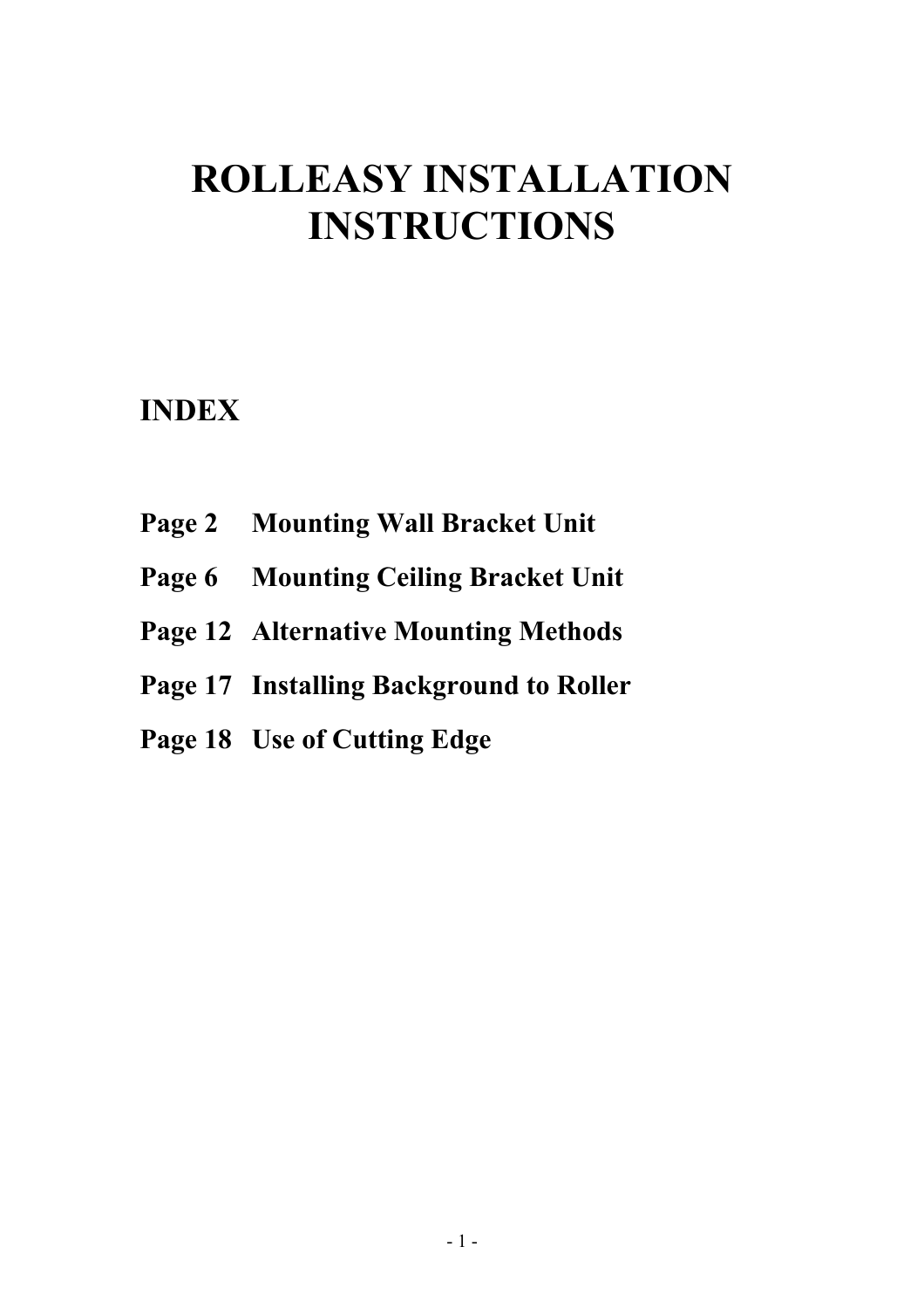# **MOUNTING WALL BRACKET UNIT**

#### **STEP ONE: TO INSTALL ROLLEASY WITH WALL BRACKETS**

- 1. Cut two 3/4" plywood plates 12 x 20 inches.
- 2. Locate two pairs of wall studs in the desired installation area so that the distance from centre point of first pair to centre point of the second pair coincides with the basic length of the model unit being installed, Having determined stud locations, drill 4 elongated holes in each plate, size 1/4" x 1", so that centre of hole falls upon centre of stud.
- 3. Draw a straight line of **basic length**\* centred between outer studs. Use straight edge level or chalk line. This is your base line, AB.
- 4. Place each plate against its respective pair of studs, accurately aligning 20" edge to base line, and centre each plate on its respective pair of studs. While held in this position, draw perpendicular lines from points A and B to pass through entire 12" height of the plywood plates.
- 5. Remove plates and place brackets upon them so that top edge of bracket falls 2 3/4 " from top edge of plate, and outer edge of brackets is aligned against perpendicular line.
- 6. Mark and drill 1/4" holes through plates to coincide with pre-drilled holes in bracket. Insert bolt from plate side through plate and bracket and secure with nuts.
- 7. Replace plates with affixed brackets against studs in the exact position in which they were previously held.
- 8. Drill through centre of elongated holes with 3/16" drill to enter wall and centre of studs. Fasten with packaged 2 1/2" lag screws and washers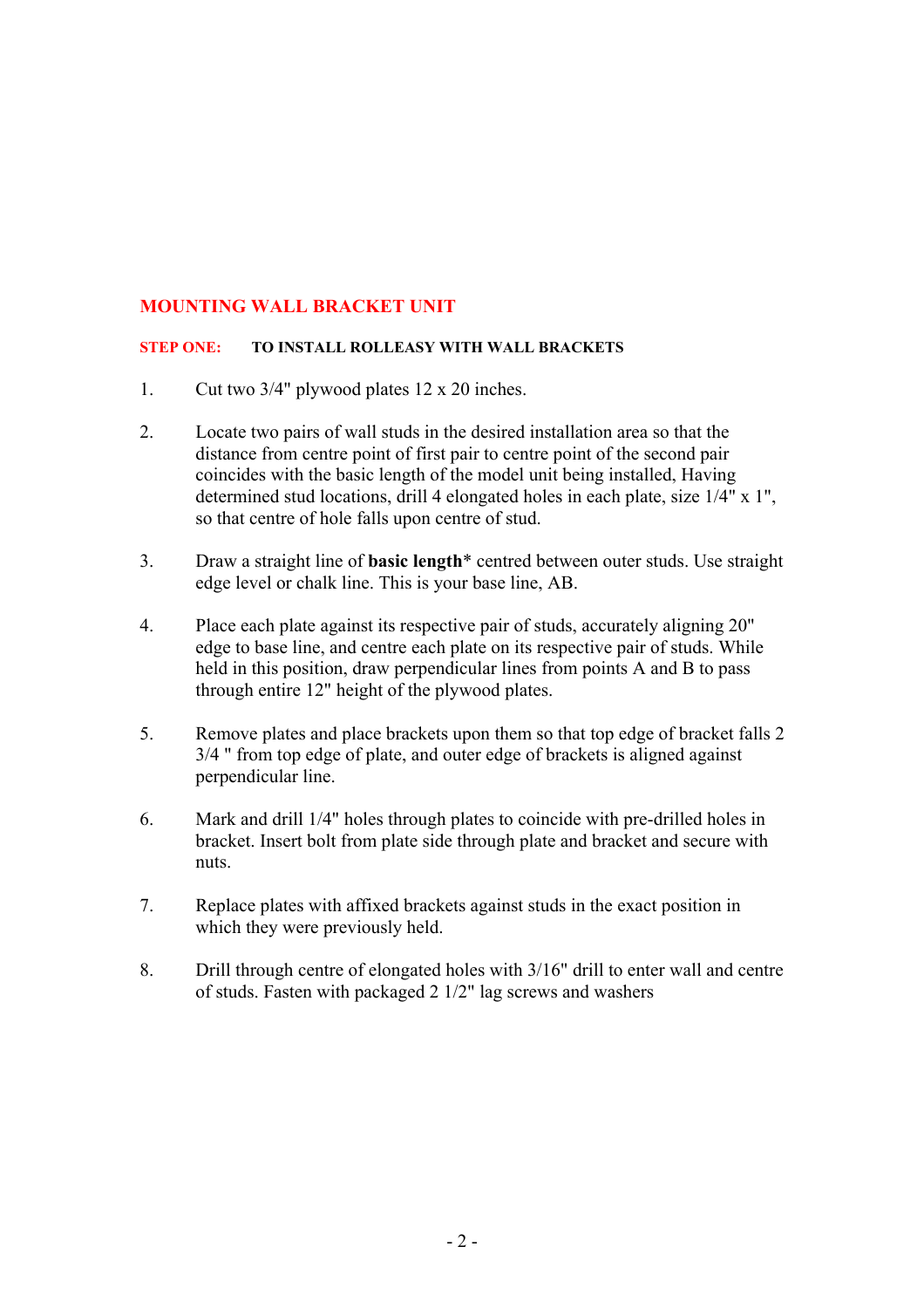## **STEP ONE: TO INSTALL ROLLEASY WITH WALL BRACKETS**



# Basic Length (outside edge to outside edge of wall brackets)

| 12 ft. unit | 10 ft. unit                         | 9 ft. unit |
|-------------|-------------------------------------|------------|
| $12'9'_{8}$ | $11'$ <sup>1</sup> / <sub>8</sub> " | 10' 11/g'' |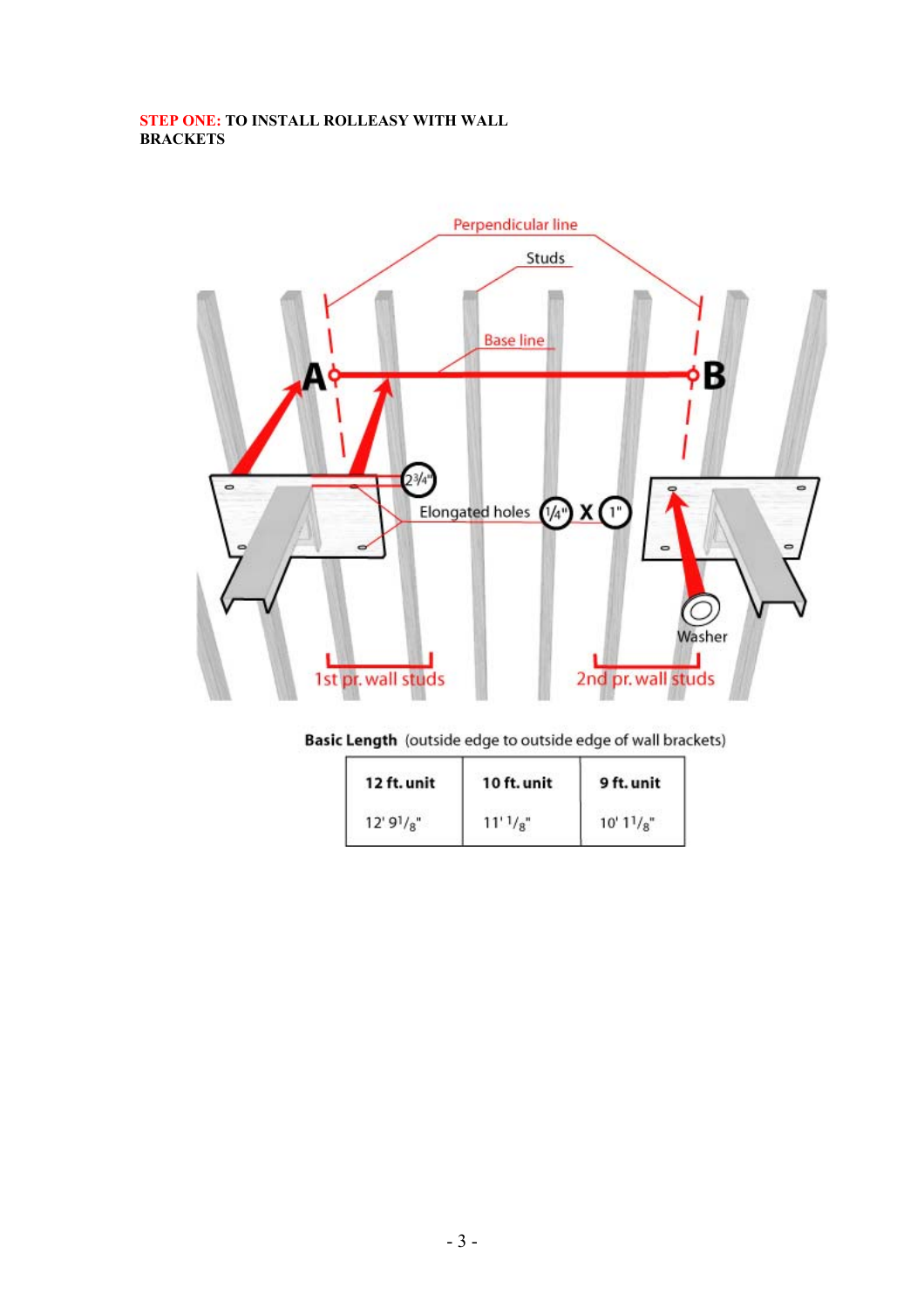# STEP TWO: FINAL INSTALLATION INSTRUCTIONS FOR WALL **BRACKETS**

- 1. The wall brackets are designed to hold up to 3 full size backgrounds (these are backgrounds which measure greater than 3 1/2" in diameter when rolled onto roller) or 5 compact backgrounds (these are backgrounds which measure less than 3 1/2" in diameter when rolled onto roller). See illustration. To install roller unit, remove all machine screws from top of drive assembly, slide drive assembly inside wall bracket, and position it so it is aligned with desired set of holes.
- 2. Place four machine screws through the bracket holes and into the drive assembly housing, tightening each only after all are in place.
- 3. Place idle end into the opposite bracket, and position it against the set of holes. Place and tighten all machine screws.
- 4. Place drive end of roller onto squared shaft of drive assembly.
- 5. Place male roller end in receiving slot of idle end.
- 6. When roller is seated, final adjustment should be made by adjusting position of plywood plates by use of slotted holes so that roller has 1/8" lateral movement for correct operation.
- 7. When installing multiple roller units, the additional roller assemblies are to be installed in the other open hole sets. (NOTE: For full size backgrounds and for all model MW units, the roller assemblies must be installed in every other hole set. For compact backgrounds, roller assemblies can be installed in consecutive hole sets.)
- 8. To assemble crank, simply affix crank handle to crank rod using screw provided.
- 9. In actual operation of Rolleasy, the roller will turn only when downward pressure is applied on the crank during cranking, disengaging the locking device of the drive assembly.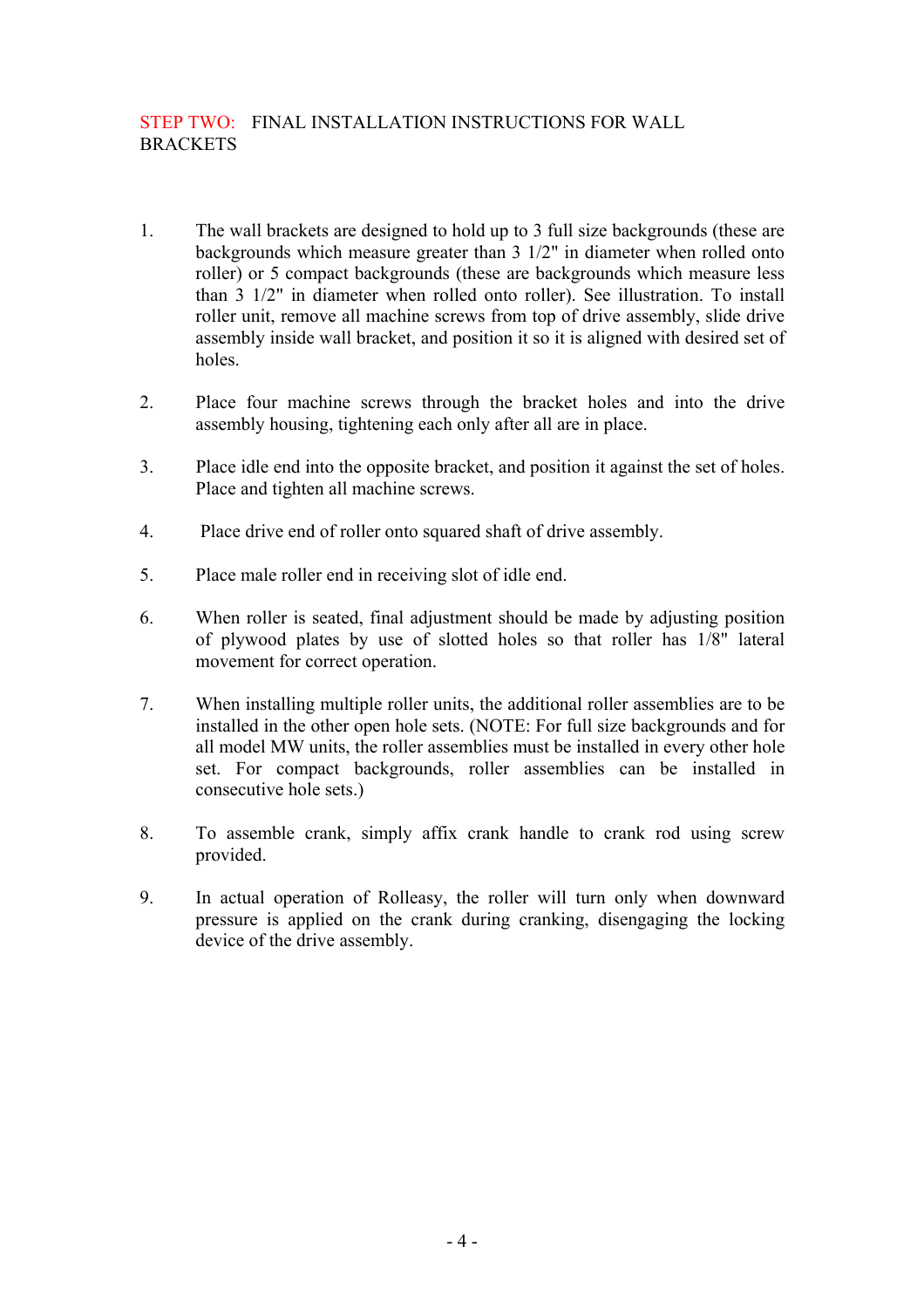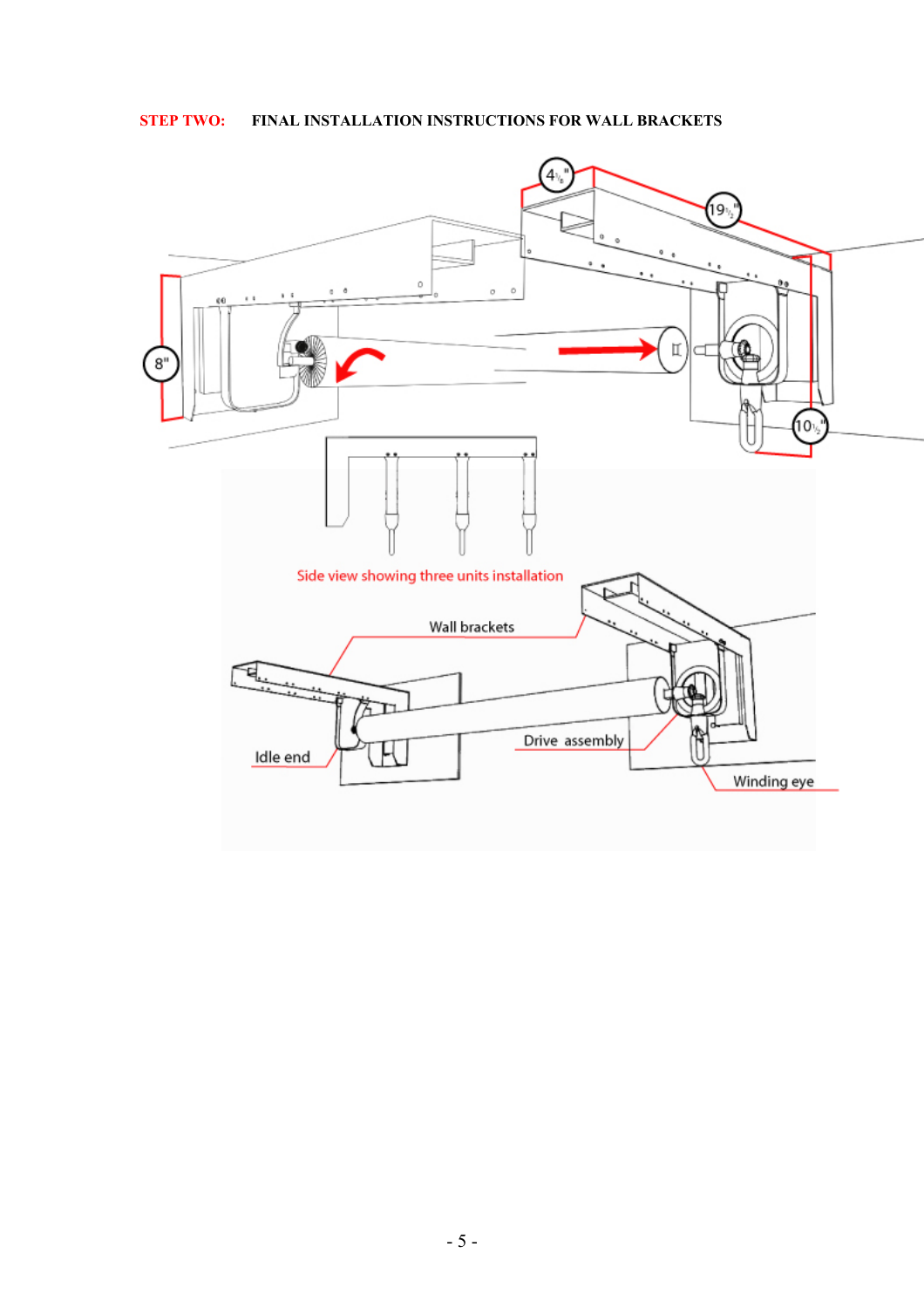# **MOUNTING CEILING BRACKET UNIT**

#### **STEP ONE (A): TO INSTALL ROLLEASY WITH CEILING BRACKETS TO PLASTER LATH CEILING WHERE: CEILING JOISTS RUN PARALLEL TO ROLLERS.**

- 1. Establish straight line of **basic length**\* to coincide with centre of joist nearest desired location. Use straight edge of chalk line. This is your base line, AB.
- 2. At each end of this base line, project a perpendicular line at least 24 inches long using a common carpenter's square. This 24 inch line, should run between the 16 inch centres of the two joists selected for the bearing and 4 inches beyond each of the centres. See sketch. Brackets must be mounted no closer than 2 1/2" from back wall.
- 3. Cut two 3/4" plywood plates 24x22 inches.
- 4. Centre plywood plates over perpendicular lines at A and B, and mount to ceiling joist using 2 1/2" lag screws.
- 5. Drill 3/16" hole at point A.
- 6. Place bracket so that slotted hole #1 and point A coincide. Fasten in place with packaged 1" lag screw.
- 7. Align bracket so that perpendicular line passes through centre of slotted hole #3; drill and fasten.
- 8. Repeat with second bracket on opposite perpendicular line. Holes1 and 3 are spaced 16 inches on centre to coincide with centres of ceiling joists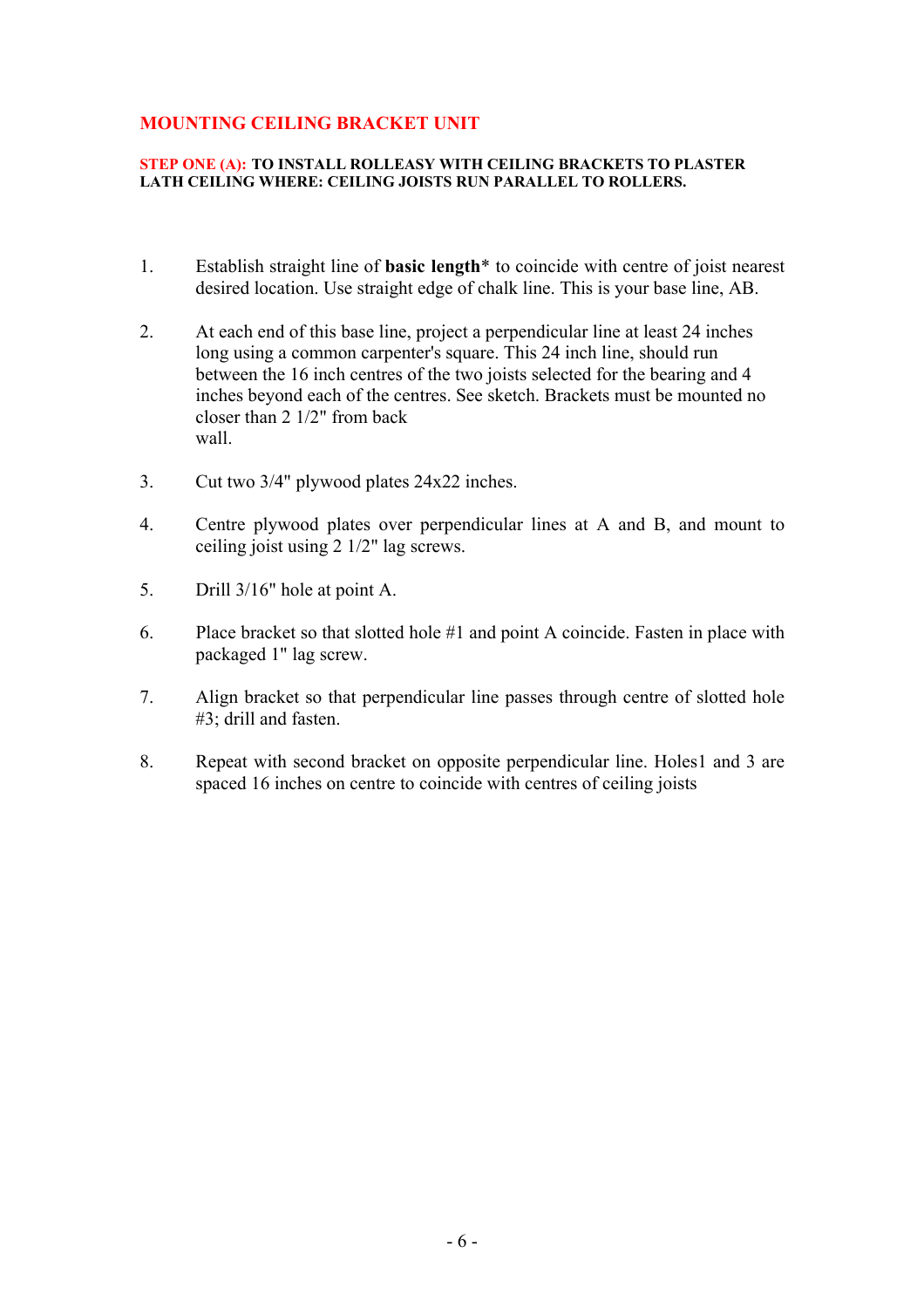#### **STEP ONE (A): TO INSTALL ROLLEASY WITH CEILING BRACKETS TO PLASTER LATH CEILING WHERE: CEILING JOISTS RUN PARALLEL TO ROLLERS.**



|  | <b>Basic Length</b> (center to center of brackets) |
|--|----------------------------------------------------|
|--|----------------------------------------------------|

| 12 ft. unit | 10 ft. unit   | 9 ft. unit |
|-------------|---------------|------------|
| 12'5' / g'' | $10'8^{1}/8"$ | $9'9'_{8"$ |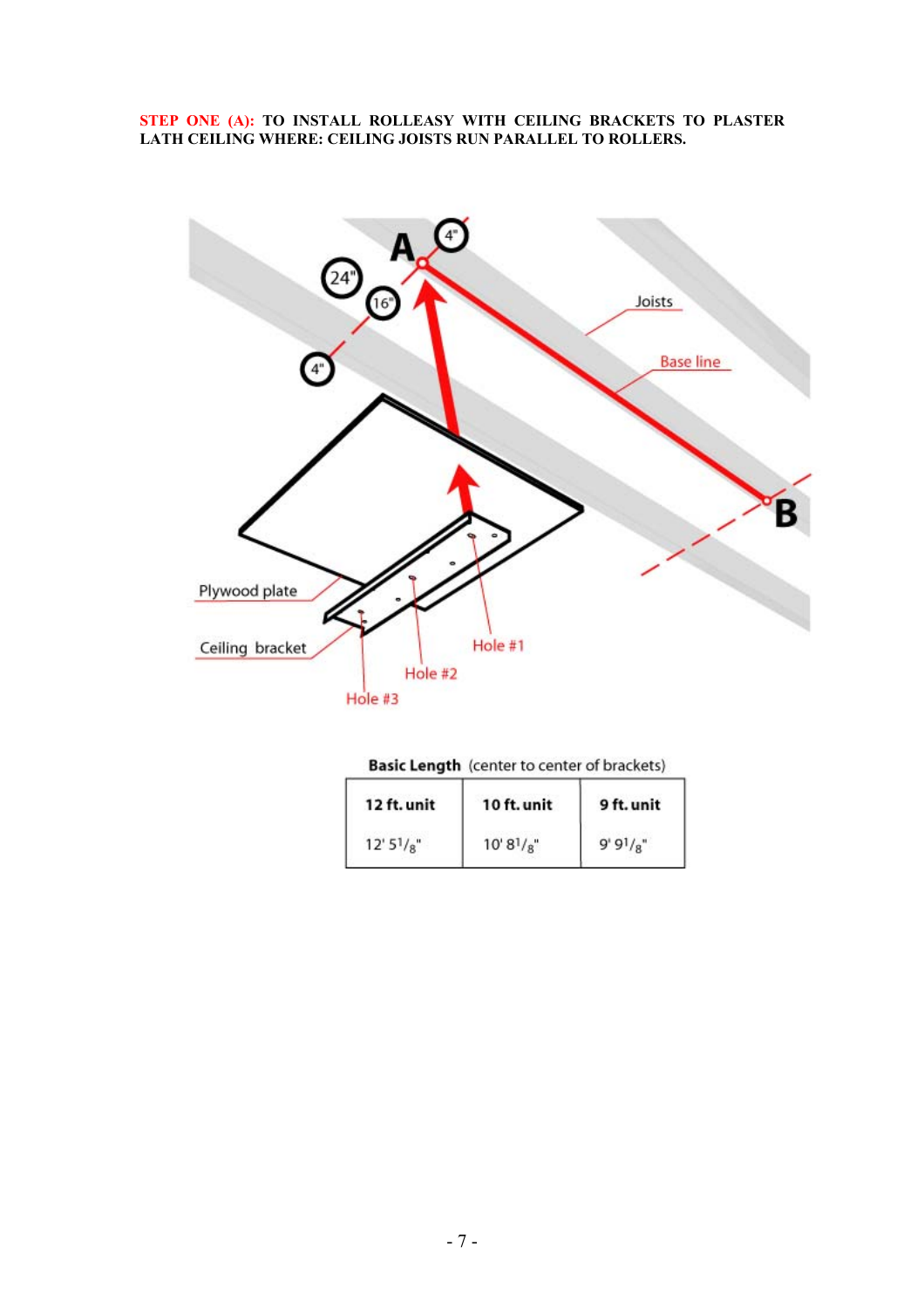#### **STEP ONE (B): TO INSTALL ROLLEASY WITH CEILING BRACKETS TO PLASTER LATH CEILING WHERE: CEILING JOISTS RUN PERPENDICULAR TO ROLLERS.**

- 1. Cut two 3/4" plywood plates 24x22 inches.
- 2. Select two pairs of ceiling joists in the desired installation area so that the distance from the centre point of the first pair to centre point of second pair most nearly coincides with the **basic length\*** of the model unit being installed.
- 3. Establish straight line of basic length\* centred between outer joists. Use straight edge or chalk line. This is your base line, AB. Brackets must be no closer than 2 1/2" from back wall.
- 4. Fasten first plywood plate to both members of the first pair of joists, aligning 22" edge of plate flush against line AB and centering plate on joists, as shown. Use 4 packaged 2 1/2" lag screws to affix plate to two points on each joist. For easier installation, pre-drill the four locations with 3/16" drill through plate, plaster and joist.
- 5. Repeat procedure with second plywood plate on second pair of joists, again making sure that the 22" edge is placed flush against line AB, and plate is centred on joists as shown.
- 6. Perpendicular to line AB, from point A and point B, must be drawn to cut across the full 24" lengths of respective plates. These perpendicular lines are the centre lines of the brackets.
- 7. Fasten brackets to each plate so that the perpendicular line passes through the centres of each of the 3 slotted holes, and so that slotted hole #2 lies on midpoint of the perpendicular line. Use 1" screws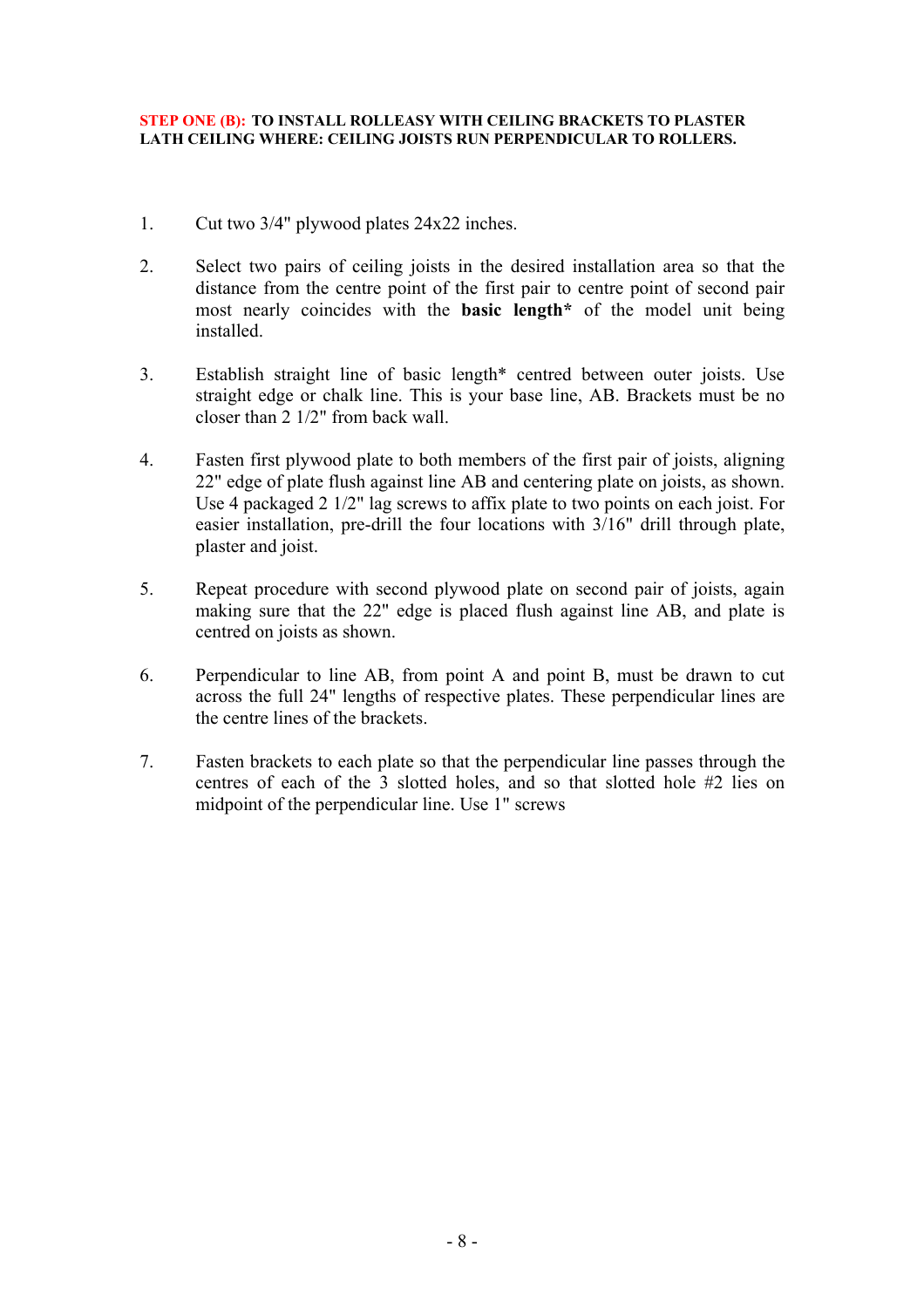#### **STEP ONE (B): TO INSTALL ROLLEASY WITH CEILING BRACKETS TO PLASTER LATH CEILING WHERE: CEILING JOISTS RUN PERPENDICULAR TO ROLLERS.**



#### Basic Length (center to center of brackets)

| 12 ft. unit    | 10 ft. unit     | 9 ft. unit   |
|----------------|-----------------|--------------|
| $12' 5^{1}/8"$ | $10' 8^{1}/8$ " | $9'9^{1}/8"$ |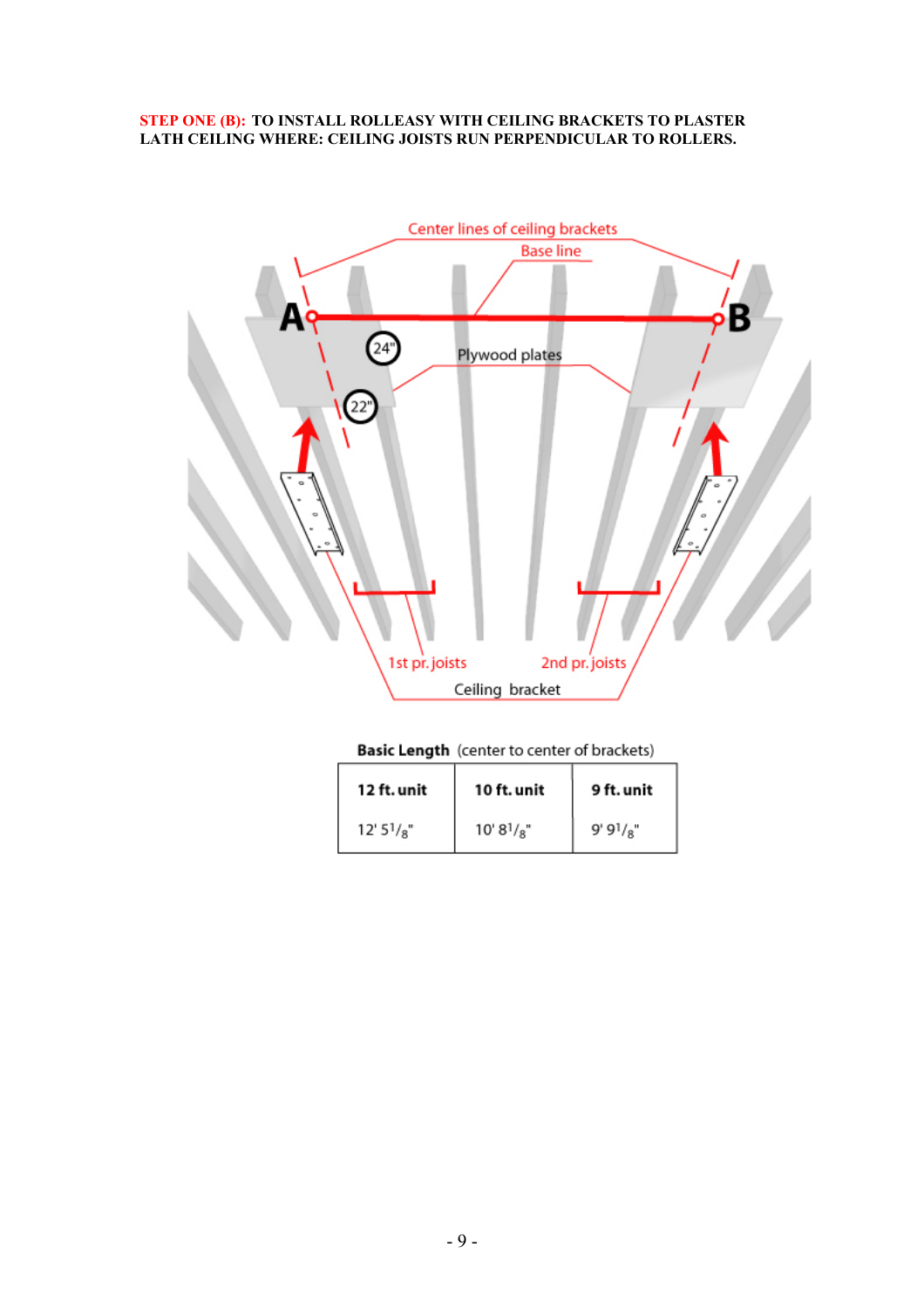#### **STEP TWO: FINAL INSTALLATION INSTRUCTION FOR CEILING UNITS.**

- 1. The ceiling brackets are designed to hold up to 4 full size backgrounds (these are backgrounds which measure greater than 3 1/2 inches in diameter when rolled onto roller) or 7 compact backgrounds (these are backgrounds which measure less than 3 1/2 inches in diameter when rolled onto roller). See illustration below. To install roller unit, remove all machine screws from top of drive assembly, slide drive assembly inside ceiling bracket, and position so it is aligned with desired set of holes.
- 2. Place all machine screws through the bracket holes and into the drive assembly housing, tightening each only after all have been inserted.
- 3. Install idle end into the opposite bracket, and position it against the corresponding set of holes. Insert and tighten all machine screws.
- 4. Place drive end of roller onto squared shaft of drive assembly.
- 5. Place male roller end in receiving slot of idle end.
- 6. When roller is seated, final adjustment should be made by adjusting position of ceiling bracket by use of slotted holes so that roller has 1/8" lateral movement for correct operation. Install 3 or 4 additional screws along the inboard edge of each ceiling bracket where the majority of the weight is supported.
- 7. When installing multiple roller units, the additional roller assemblies are to be installed in the other open hole sets. (NOTE: For full size backgrounds and for all model MW units, the roller assemblies must be installed in every other hole set. For compact backgrounds, roller assemblies can be installed in consecutive hole sets).
- 8. To assemble crank, simply affix crank handle to crank rod using screw provided.
- 9. In actual operation of Rolleasy, the roller will turn only when a slight downward pressure is applied on the crank during cranking, disengaging the locking device of the drive assembly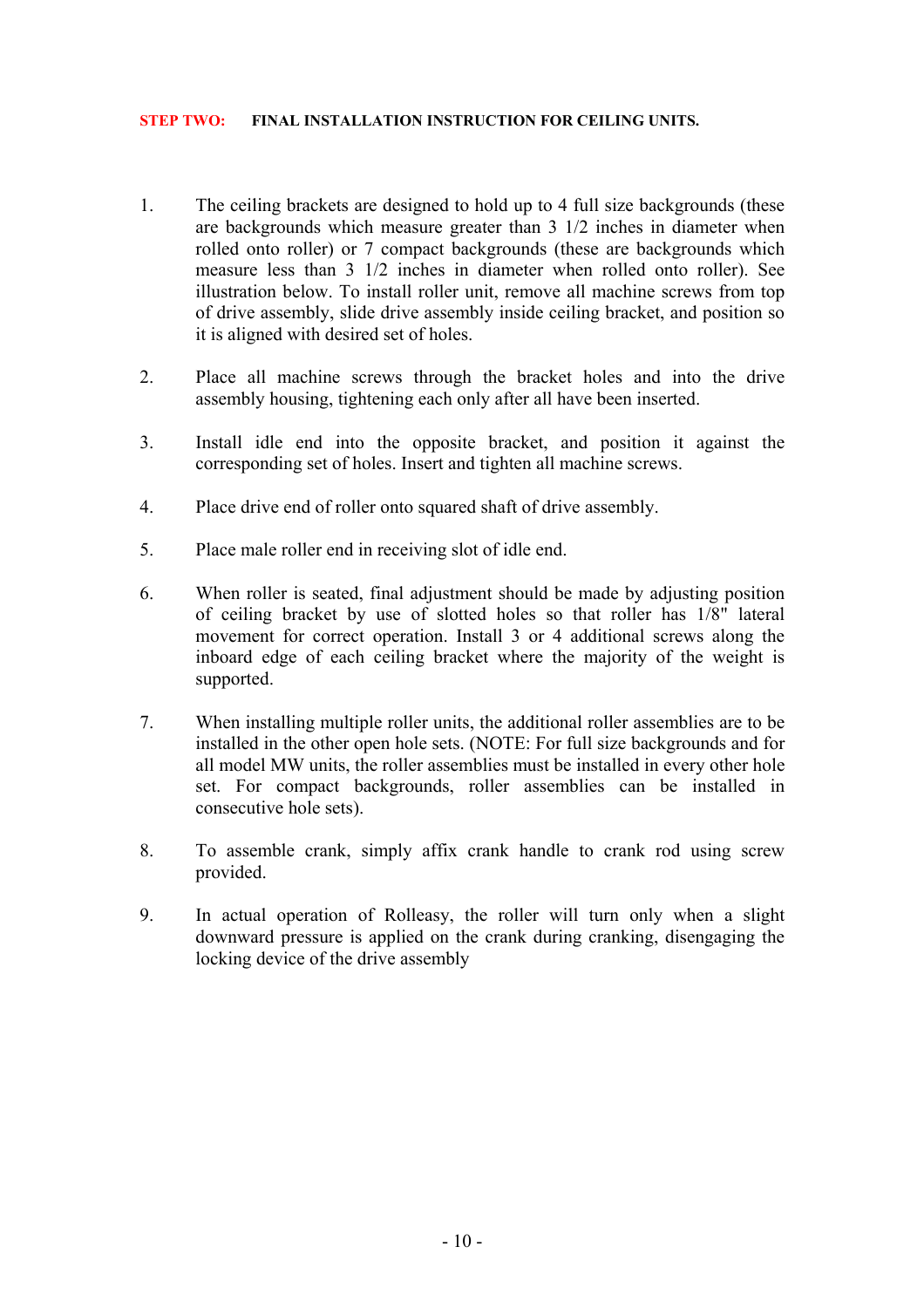# **STEP TWO: FINAL INSTALLATION INSTRUCTION FOR CEILING UNITS**

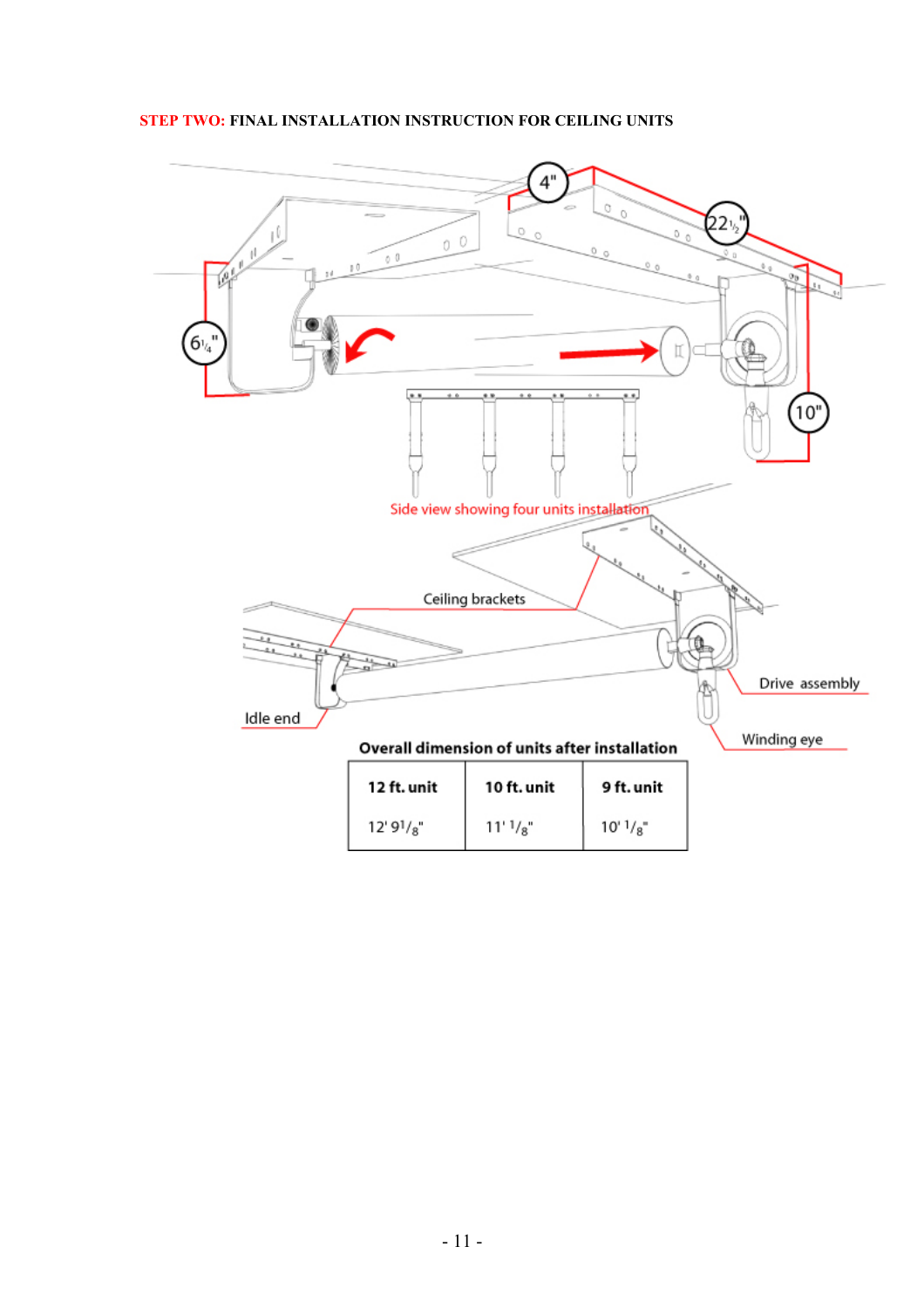# **ALTERNATIVE MOUNTING METHODS**

- A. Additional support for wall brackets
- B. Mounting a ceiling unit to a wall using 4" channel iron for support
- C. Mounting in a room with a false ceiling
- **D.** Mounting ceiling unit to wall using wooden supports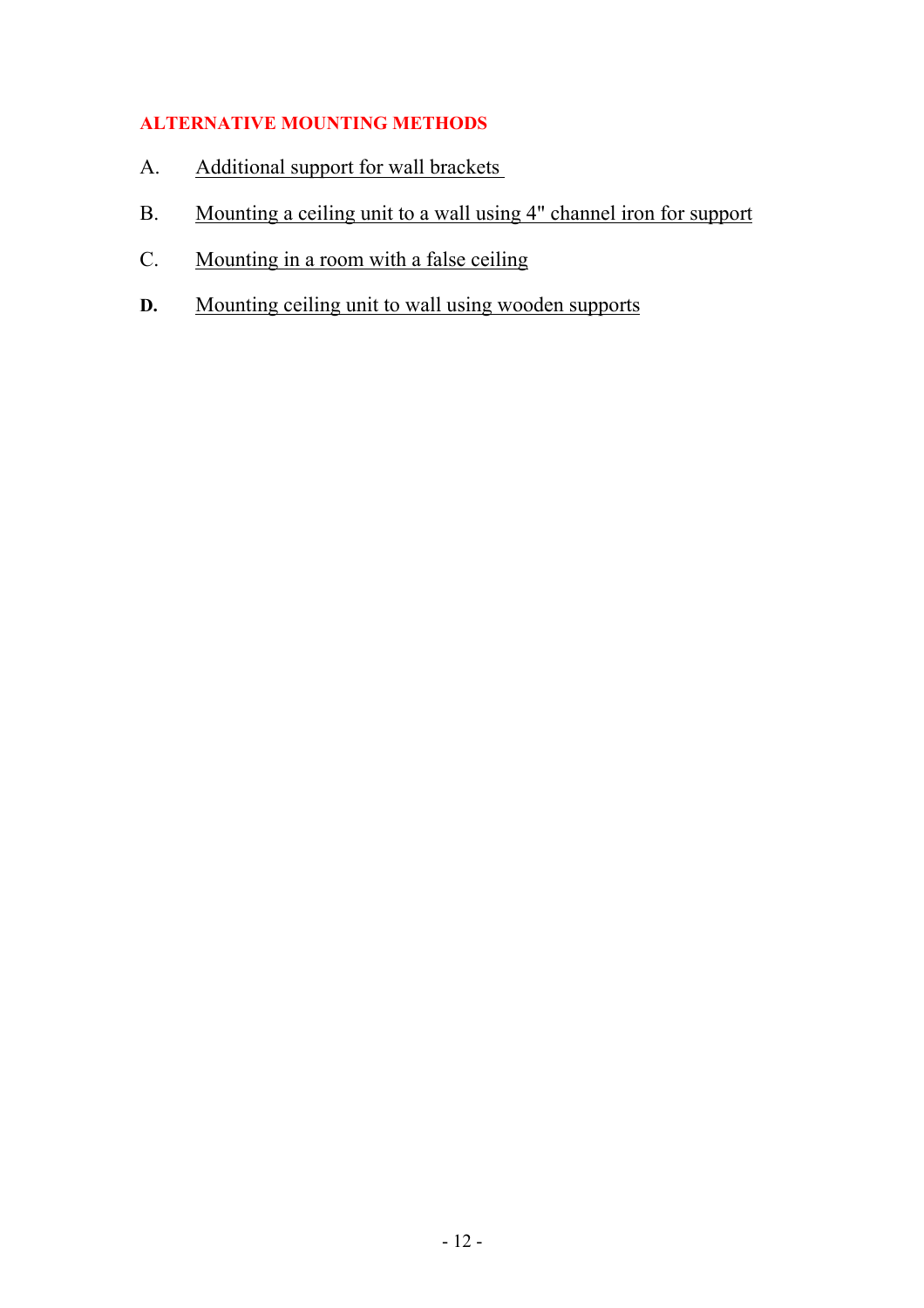# Additional support for wall brackets



USE THIS METHOD FOR GIVING ADDITIONAL SUPPORT FOR WALL BRACKETS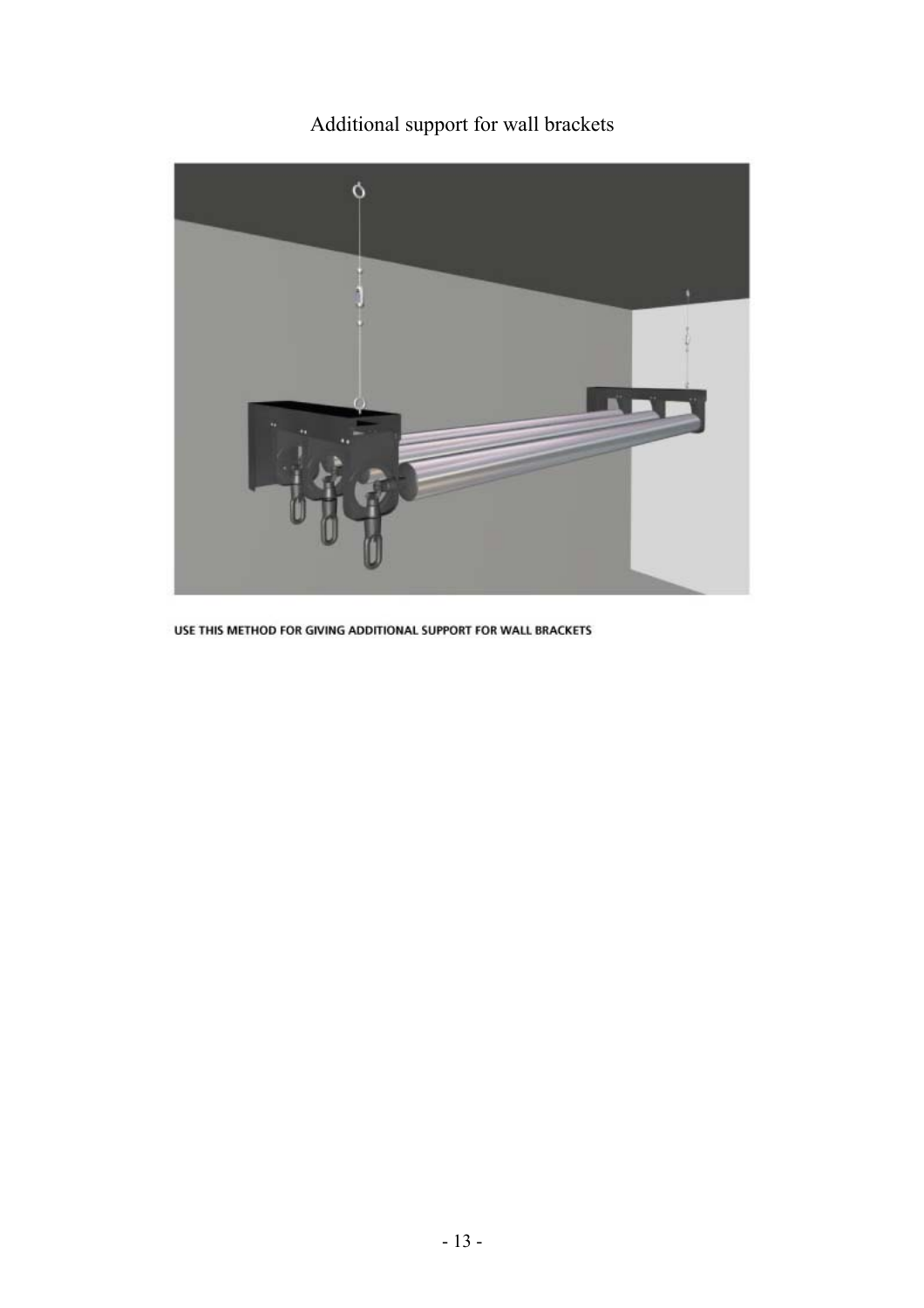

Mounting a ceiling unit to a wall using 4" channel iron for support

THIS METHOD CAN BE USED FOR MOUNTING A CEILING UNIT TO A WALL USING 4" CHANNEL IRON FOR SUPPORT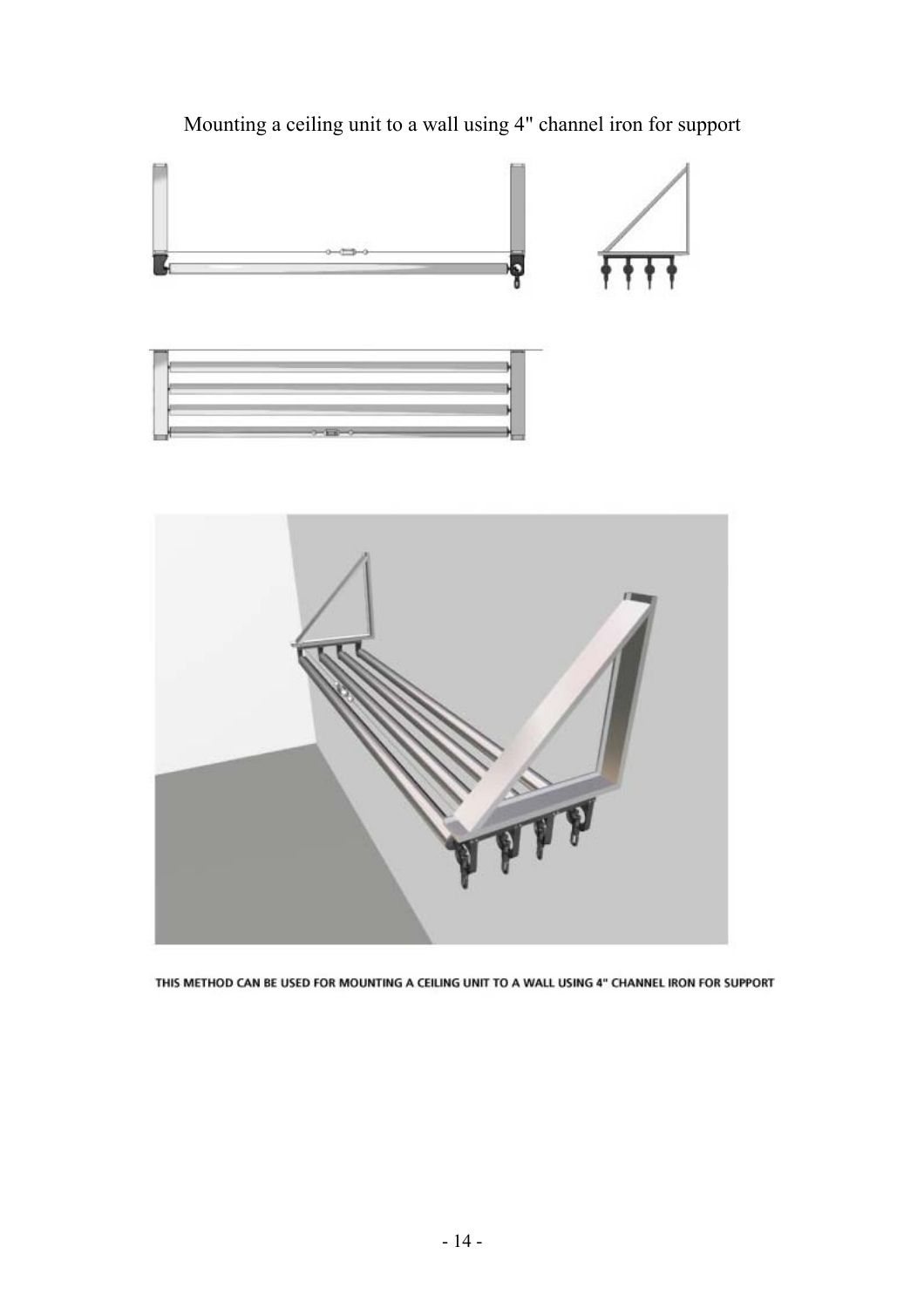

Mounting in a room with a false ceiling

THIS METHOD CAN BE USED FOR MOUNTING IN A ROOM WITH A FALSE CEILING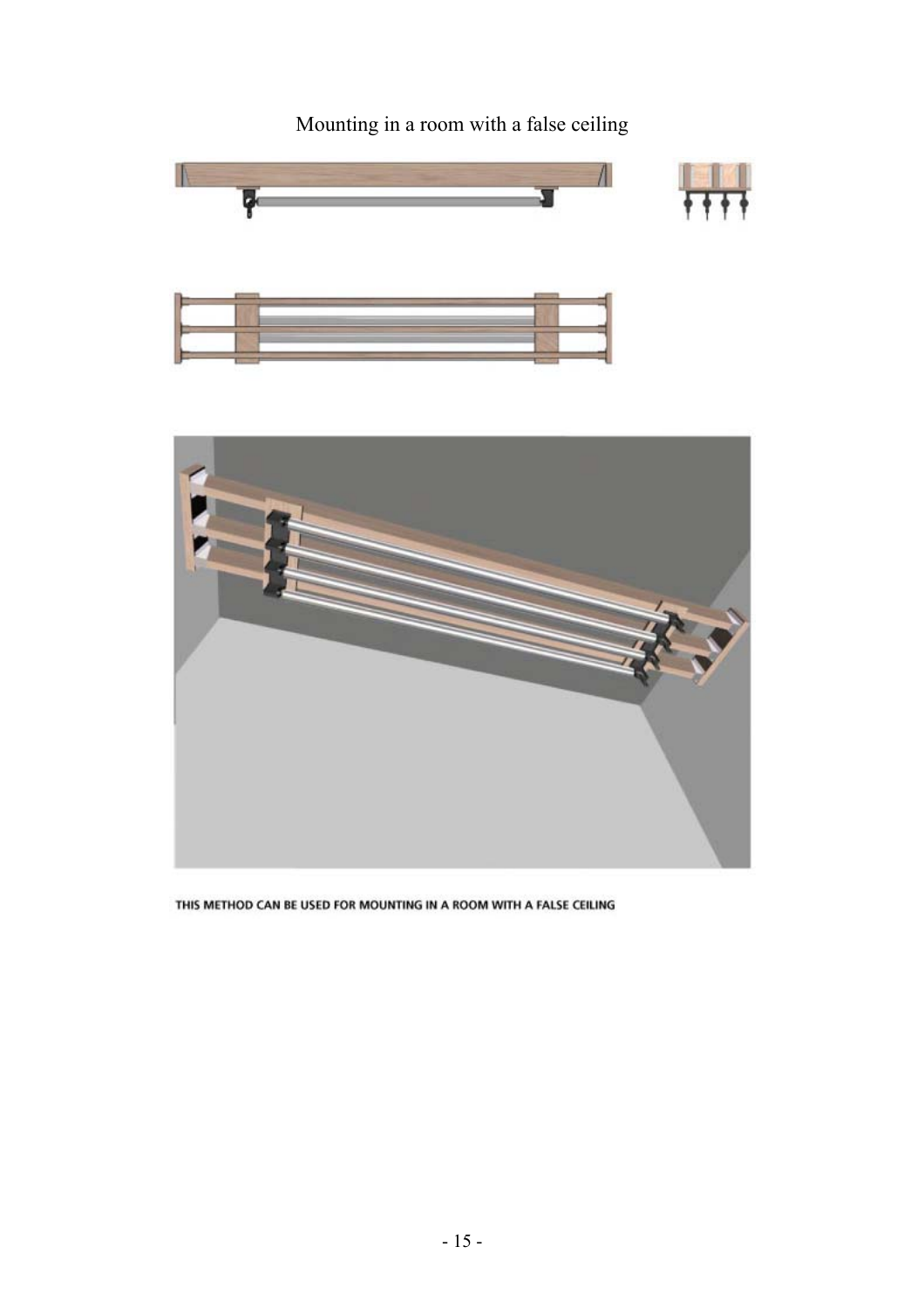

Mounting ceiling unit to a wall using wooden supports

THIS METHOD CAN BE USED FOR MOUNTING A CEILING UNIT TO A WALL USING WOODEN SUPPORTS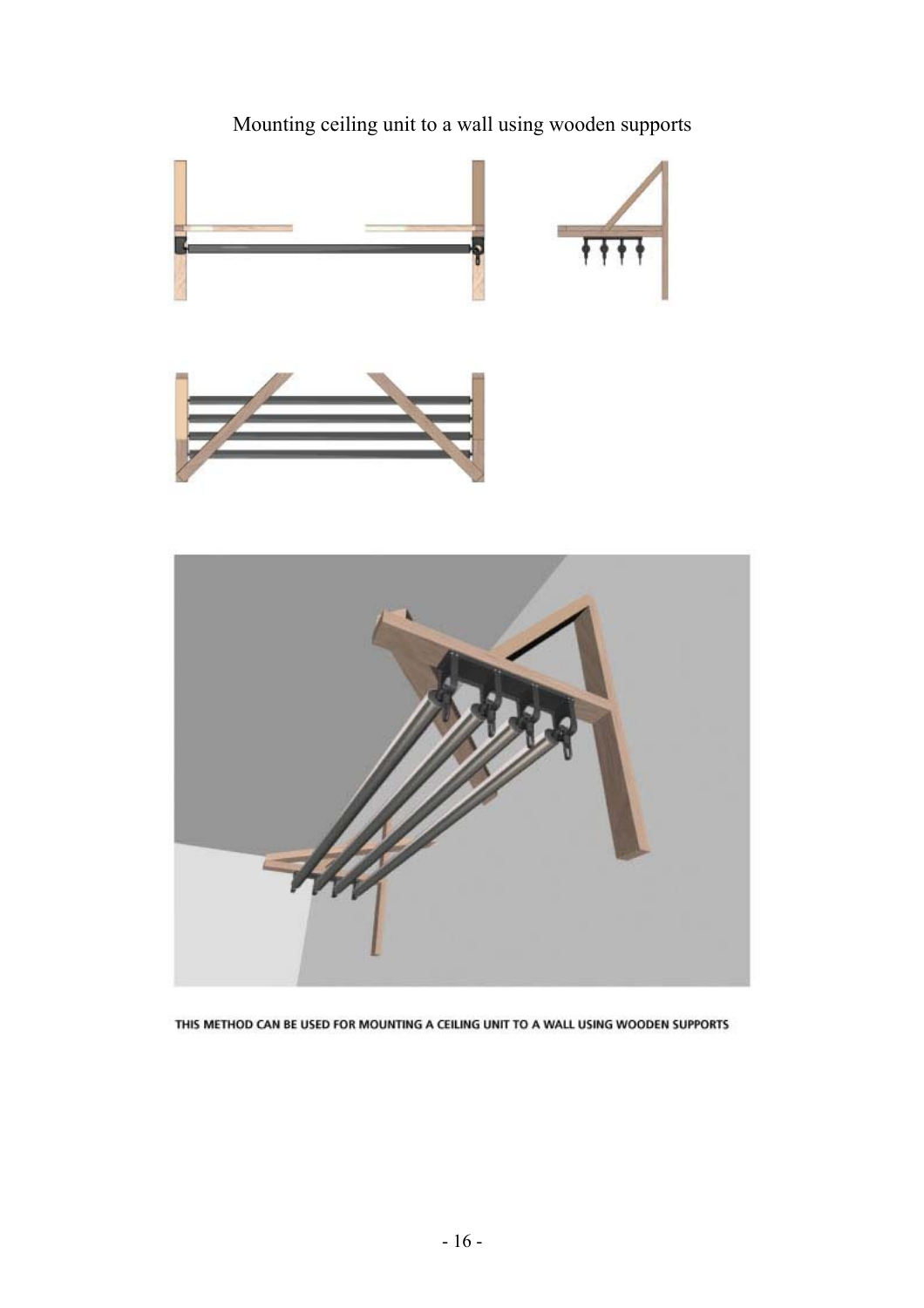# **INSTALLING BACKGROUND PAPER TO ROLLER** (CORE WOUND PAPER - 2 1/2" CORE)

- 1. Insert roller in fibre core.
- 2. Place clamp on exposed core end; fasten firmly in place.
- 3. Install Cutting Edge.

# **APPLYING BACKGROUND TO ROLLER** (NON-CORE WOUND BACKGROUND)

- 1. Unwind background approximately 3 inches.
- 2. Place aluminium roller firmly alongside of remainder of background.
- 3. Tape exposed end of background to roller while continuing to hold roller firmly against background.
- 4. After taping, transfer remainder of background to aluminium roller.
- 5. While rolling, tap roller from one end or the other when necessary to prevent roll from telescoping.
- 6. Install Cutting Edge.